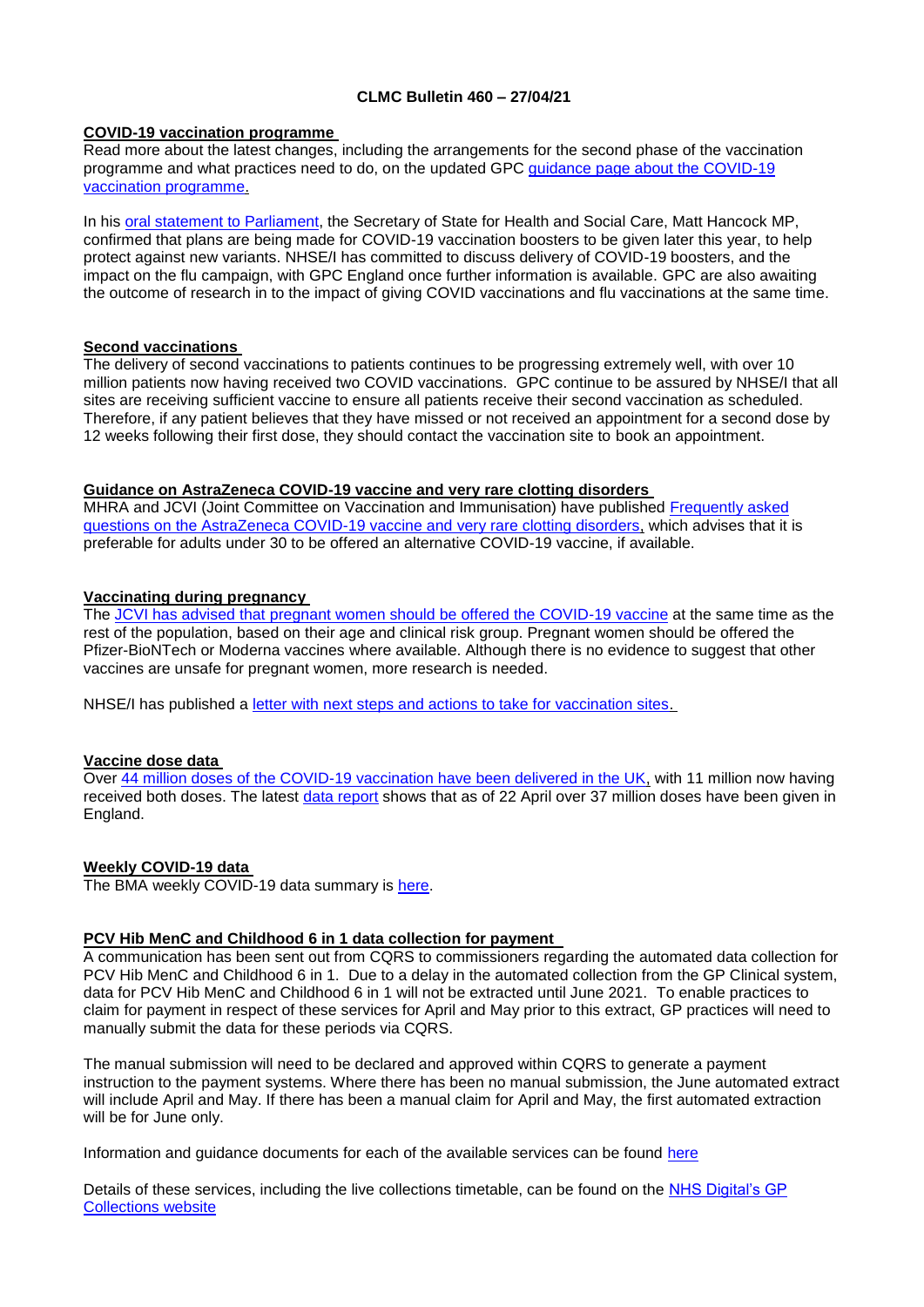# **Improving General Practice appointment data (GPAD) webinars and demos**

Guidance for practices on standard national general practice appointment categories [has been published](https://www.england.nhs.uk/publication/gpad-appointment-categorisation-guidance-2021-22/) to support the mapping of local appointment slots for these new categories. This follows from guidance published in August 2020 jointly GPC England and NHSE/I, which introduced an agreed definition of a general practice appointment. Recording all appointments in this way will help more clearly demonstrate the increased workload pressures and activity of general practice.

NHS Digital are [hosting several webinars](https://crm.digital.nhs.uk/clickdimensions/?clickpage=6qqd1i5weeuoewaisabha) to supplement this guidance and the categorisation. There are also some short demonstrations that cover how best to carry out the national mapping exercise:

- EMIS WEB users: [GP Appointments Data \(GPAD\) -](https://www.howbeckhow2.co.uk/courses/gp-appointments-data-gpad/) HowbeckHow2
- TPP SystmOne users: [GPAD Mapping -](https://drive.google.com/drive/folders/1QESZefb8U-GSR3k5qGctnPwToL7w1z2r) TPP Demo

### **Updated guidance for HGV medicals**

Due to added pressures caused by the pandemic, a decision was taken by DVLA in April 2020 to waive the medical requirement for a D4 licence renewal application for those aged 45 and over. Applicants were instead issued with a single, one-year licence.

After talks with the DVLA, the BMA has agreed to aim to accommodate D4 medical appointments for working drivers to make sure that drivers are available to the transport industry. GPC, therefore, encourage practices to enable working drivers to have this medical examination when necessary as much as public health guidelines and individual priorities allow. This excludes car driving licence renewals with small lorry (C1, C1E (107)) and minibus (D1 (101) and D1 (101,119)) entitlements issued before 1997 where these entitlements are used for driving large recreational vehicles rather than for working in the transport sector.

Further information and guidance on this can be found on the [DVLA website.](https://www.gov.uk/guidance/dvla-coronavirus-covid-19-update)

#### **DWP Forms**

Further to a meeting GPC had with the DWP, they have agreed to supply copies of all relevant GP forms prior to their publication on the HCP pages of Gov. UK. Please see these PDFcopies of the available forms.

#### **Maternal mental health**

As a result of the 2020/21 contract negotiations, GPC secured additional funding to support a dedicated postnatal check-up for new mothers. The [National Childbirth Trust](https://www.nct.org.uk/) has now found, in their one year follow up [survey,](https://www.nct.org.uk/about-us/media/news/nct-finds-quarter-new-mothers-are-not-asked-about-their-mental-health) that new mothers are not yet always being given the opportunity for this important review, particularly to have the chance to discuss their own mental health. Whilst this year has been very difficult, as practices plan for the coming year, we would encourage them to offer these dedicated appointments to all new mothers, and to do this at a different time from the regular baby health check.

#### **New GP Pay and Pensions system**

Following a number of delays it appears that the new GP Pay and Pensions system will become available to practices and GPs on 1 June 2021. PCSE has written to [practices,](https://pcsengland.co.uk/rv/ff0077ce33960957c7bc38a9b743aec61f092711) advising on next steps and what practices will need to consider in preparation. GPs themselves are due to receive information and guidance on using the new system in the coming weeks.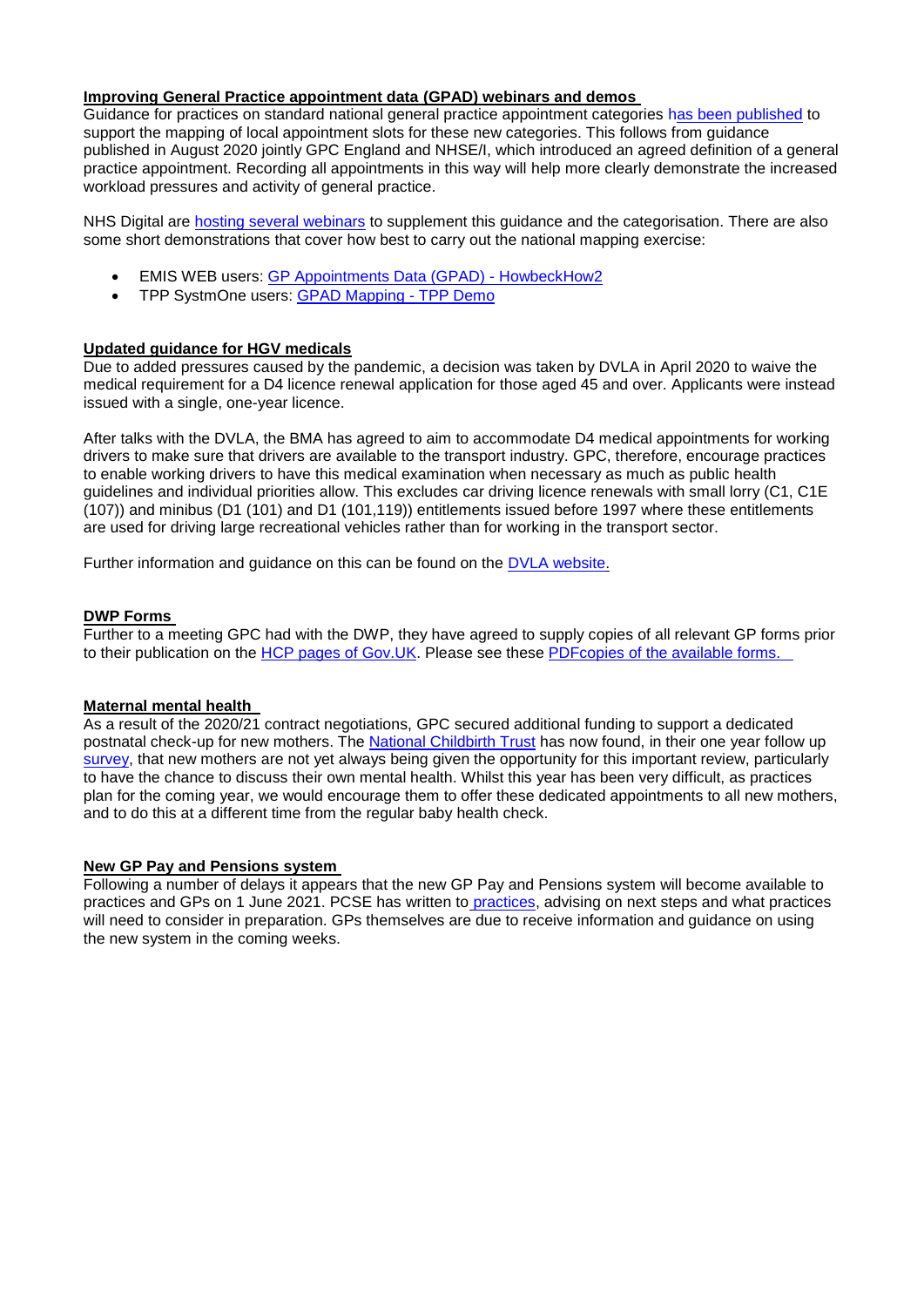# **21/22 PA preceptorship primary care offer: NOW OPEN for applications**

HEE has developed an offer to enable employers to recruit and support newly qualified physicians associates on 24 month preceptorships. The offer is designed to create opportunities for newly qualified PAs within the workforce allowing them to develop as clinicians and build their confidence and competence. [Further](https://www.clevelandlmc.org.uk/website/IGP367/files/PA.docx)  [information](https://www.clevelandlmc.org.uk/website/IGP367/files/PA.docx) here The key points are:

Rotational preceptorship posts

- The PAs would be employed 3 days per week in primary care and 2 days per week in trusts.
- The primary care employer would receive up to a £10,000 payment from HEE to support salary and supervision costs for each year.
- The role would offer newly qualified PAs the opportunity to work across settings and will create partnership working across primary and secondary care.

100% GP practice posts

- Primary care employers would receive up to a £10,000 payment from HEE to support salary and supervision costs for the first year (for newly qualified PAs).
- Primary care employers would receive up to a £5,000 preceptorship payment to support existing PAs with one year's experience for their second year of employment.

#### PCN posts

- NHS England are offering 100% funding towards PA salaries within the reimbursable roles scheme as outlined in the Network Contract DES.
- This offer complements the reimbursable roles by offering an additional £5,000 payment each year for the two year preceptorship to enable support, supervision and release.
- The PA should only work across a maximum of two sites during their preceptorship.

For every post:

- The PAs would attend structured group education delivered by a clinician for a session a week in the primary care setting (fully funded by HEE).
- The PAs would have access to mentor support and receive peer support as a cohort.

Please find further information on how to apply here: **D** Physician Associate Preceptorship HEE offer 21-22 [primary care.pdf.](https://healtheducationengland.sharepoint.com/:b:/s/FacultyofAdvancedPractice-NE/ESjhhZUWFM5Oj9aJrLQs0t0BIwsR4d6m8EcgaMVU-u_2nQ)

Newcastle University PA students qualify in October and will be actively looking for job opportunities from this point on. PAs graduate from UCLAN Westlakes programme in February and will be looking for job opportunities from September onwards.

Please note the initial deadline to apply for a place on this scheme is Monday 31 May 2021. After this further applications will be reviewed and supported subject to budget capacity.

If you have any queries about this offer, please contact [advancedpractice.ne@hee.nhs.uk](mailto:advancedpractice.ne@hee.nhs.uk)

# **Mental health and wellbeing – looking after you and your practice team**

**GP appraisal leads and GP tutors offer of telephone support conversations** remain for any GP who feels they would like to talk through any aspect of their professional/personal life that has been affected by Covid. To organise a telephone support conversation, either with the appraisal lead or with a GP tutor, please contact the appraisal team, or email [di.jelley@nhs.net](mailto:di.jelley@nhs.net)

**Crisis Coaching & Mentoring:** [Coaching and mentoring sessions are available now](https://nhs.us5.list-manage.com/track/click?u=2bb00c8eecef5a74724810a2d&id=5697e08ec5&e=1f76f620d3) for all NHS and Health and Social Care leaders. Delivered by The Centre for Army Leadership and Meyler Campbell Coaching, these sessions are designed to support with the huge pressure on the ability of the NHS to deliver safe, high-quality care, sharpen focus on meeting the core needs of staff, ensuring wellbeing and sustained motivation to deal with this rapidly changing situation. The intervention will give leaders an understanding of crisis leadership that goes beyond what is necessary, and focused on engagement and motivation through Covid19. Further information and how to register [see link here](https://people.nhs.uk/support-for-leaders/coaching-and-mentoring-for-leaders/)

CLMC continue to [offer wellbeing services via](https://www.clevelandlmc.org.uk/page1.aspx?p=20&t=2) **Validium for ALL working in general practice** within Tees (including locums). We understand that a number of staff have accessed this confidential service and it has been well received.